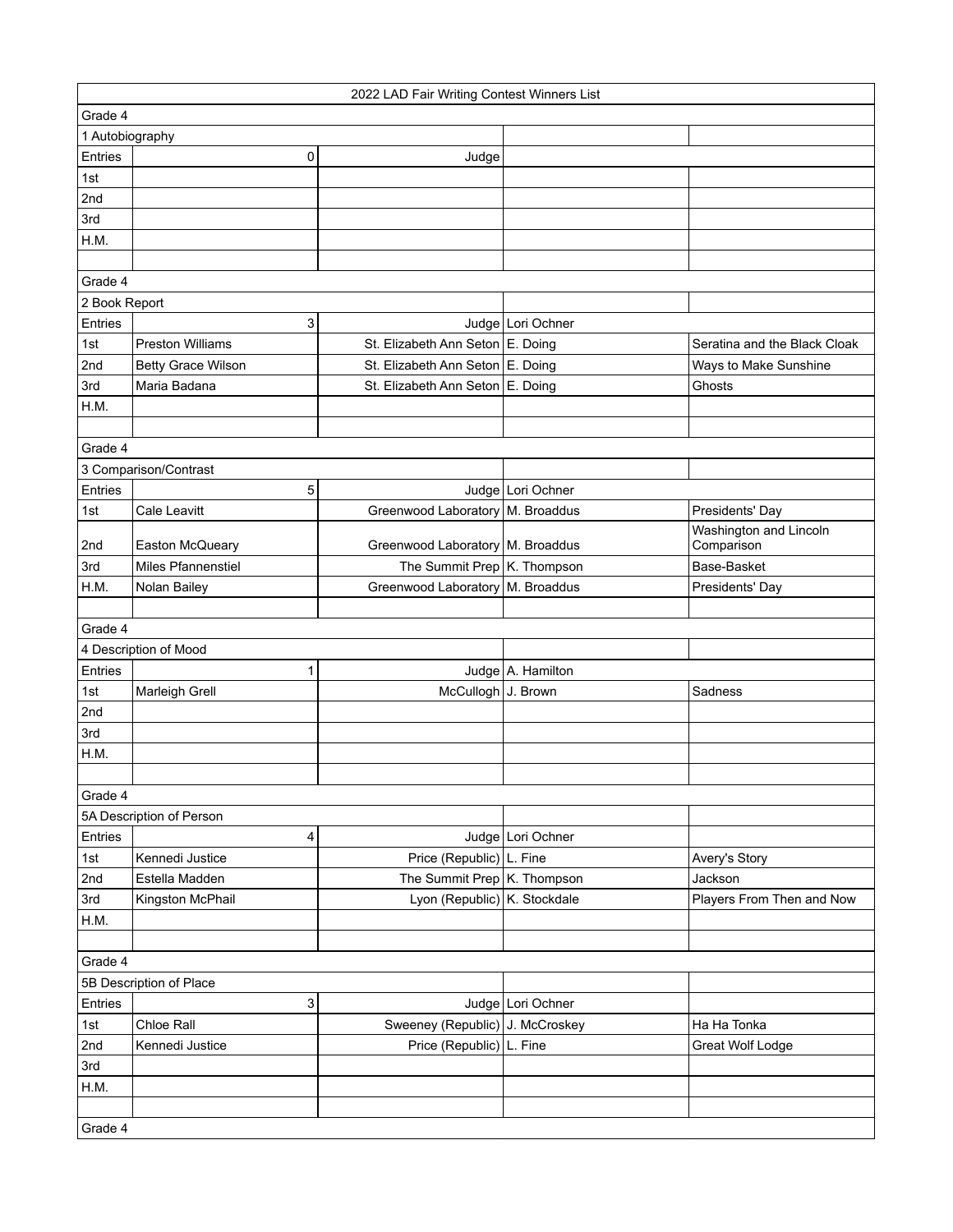| 5C Description of Object or Thing |                                   |                     |                                      |                     |                    |
|-----------------------------------|-----------------------------------|---------------------|--------------------------------------|---------------------|--------------------|
| Entries                           |                                   | 4                   |                                      | Judge Lori Ochner   |                    |
| 1st                               | Jack Amberg                       |                     | Greenwood Laboratory   M. Broaddus   |                     | Fall               |
| 2nd                               | Andrew Owen                       |                     | Greenwood Laboratory   M. Broaddus   |                     | Summer             |
| 3rd                               | Max Bieker                        |                     | Greenwood Laboratory M. Broaddus     |                     | Winter             |
| H.M.                              | Catherine Wu                      |                     | Greenwood Laboratory   M. Broaddus   |                     | Winter             |
|                                   |                                   |                     |                                      |                     |                    |
|                                   |                                   |                     |                                      |                     |                    |
| Grade 4                           |                                   |                     |                                      |                     |                    |
| 6 Letters                         |                                   |                     |                                      |                     |                    |
| Entries                           |                                   | 1                   |                                      | Judge A. Hamilton   |                    |
| 1st                               | Ruby Dean                         |                     |                                      | Sweeny J. McCrosky  | Letter to Mom      |
| 2nd                               |                                   |                     |                                      |                     |                    |
| 3rd                               |                                   |                     |                                      |                     |                    |
| H.M.                              |                                   |                     |                                      |                     |                    |
|                                   |                                   |                     |                                      |                     |                    |
| Grade 4                           |                                   |                     |                                      |                     |                    |
|                                   | 7 Essay with Original Photos      |                     |                                      |                     |                    |
| Entries                           |                                   | 1                   |                                      | Judge A. Hamilton   |                    |
| 1st                               | William Watts                     |                     | Buell Watts Home School Connie Buell |                     | Kindness in Nature |
| 2nd                               |                                   |                     |                                      |                     |                    |
|                                   |                                   |                     |                                      |                     |                    |
| 3rd                               |                                   |                     |                                      |                     |                    |
| H.M.                              |                                   |                     |                                      |                     |                    |
|                                   |                                   |                     |                                      |                     |                    |
| Grade 4                           |                                   |                     |                                      |                     |                    |
|                                   | 8 Journal/Diary Fictional         |                     |                                      |                     |                    |
| Entries                           |                                   | 0                   | Judge                                |                     |                    |
| 1st                               |                                   |                     |                                      |                     |                    |
| 2nd                               |                                   |                     |                                      |                     |                    |
| 3rd                               |                                   |                     |                                      |                     |                    |
| H.M.                              |                                   |                     |                                      |                     |                    |
|                                   |                                   |                     |                                      |                     |                    |
| Grade 4                           |                                   |                     |                                      |                     |                    |
|                                   | 9 Journal/Diary Personal          |                     |                                      |                     |                    |
| Entries                           |                                   | 1                   |                                      | Judge   A. Hamilton |                    |
| 1st                               | Temperance Benton                 |                     |                                      | Sweeny N. Brigance  | Unbelievable       |
| 2nd                               |                                   |                     |                                      |                     |                    |
| 3rd                               |                                   |                     |                                      |                     |                    |
| H.M.                              |                                   |                     |                                      |                     |                    |
|                                   |                                   |                     |                                      |                     |                    |
| Grade 4                           |                                   |                     |                                      |                     |                    |
|                                   | 10 Literary Analysis of Character |                     |                                      |                     |                    |
| Entries                           |                                   | 0                   | Judge                                |                     |                    |
| 1st                               |                                   |                     |                                      |                     |                    |
| 2nd                               |                                   |                     |                                      |                     |                    |
| 3rd                               |                                   |                     |                                      |                     |                    |
| H.M.                              |                                   |                     |                                      |                     |                    |
|                                   |                                   |                     |                                      |                     |                    |
| Grade 4                           |                                   |                     |                                      |                     |                    |
|                                   | 11 Literary Analysis of Conflict  |                     |                                      |                     |                    |
| Entries                           |                                   | $\mathsf{O}\xspace$ | Judge                                |                     |                    |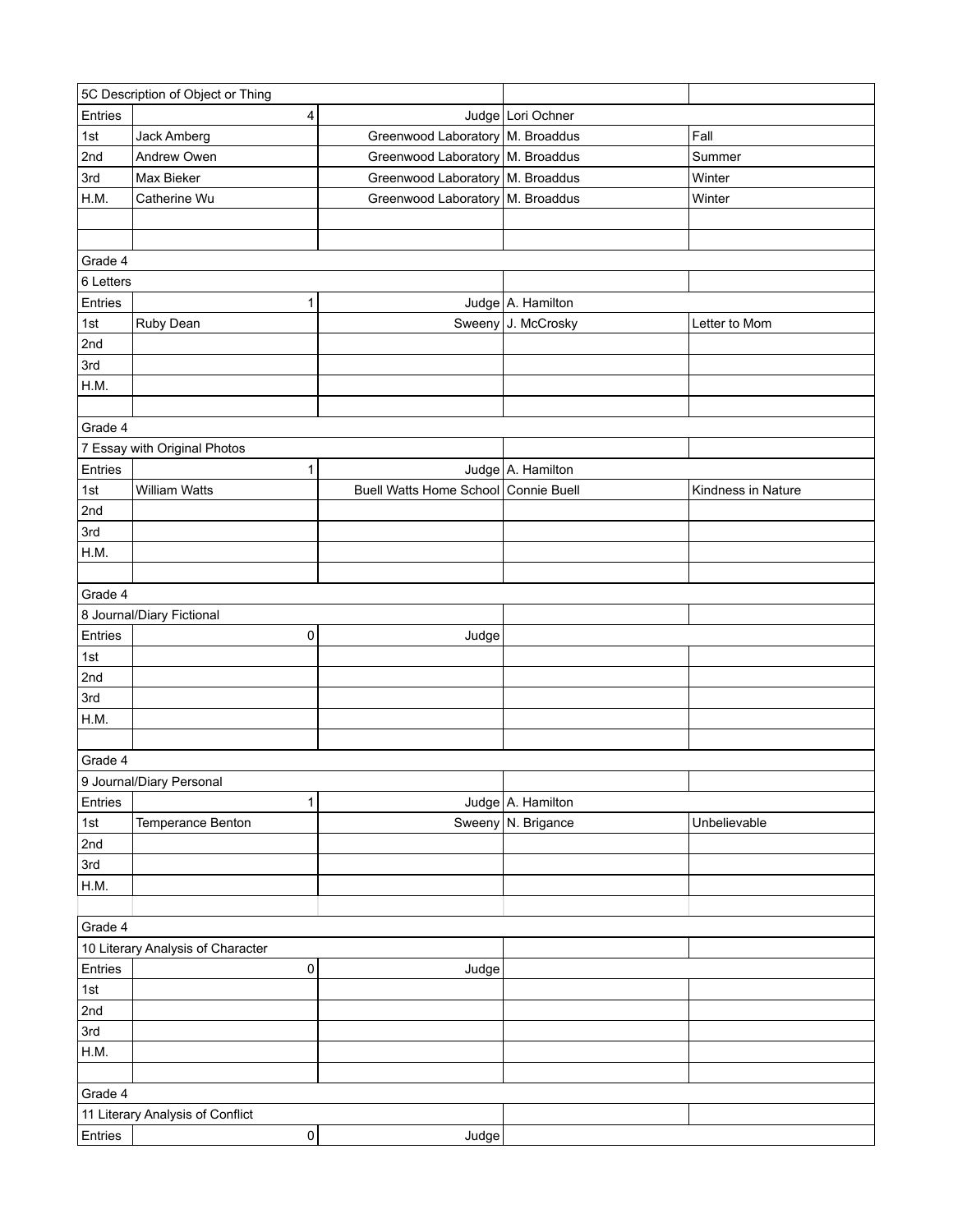| 1st             |                                                 |                                  |                     |                             |
|-----------------|-------------------------------------------------|----------------------------------|---------------------|-----------------------------|
| 2nd             |                                                 |                                  |                     |                             |
| 3rd             |                                                 |                                  |                     |                             |
|                 |                                                 |                                  |                     |                             |
| H.M.            |                                                 |                                  |                     |                             |
|                 |                                                 |                                  |                     |                             |
| Grade 4         |                                                 |                                  |                     |                             |
|                 | 12 Literary Analysis of Setting                 |                                  |                     |                             |
| Entries         | 0                                               | Judge                            |                     |                             |
| 1st             |                                                 |                                  |                     |                             |
| 2nd             |                                                 |                                  |                     |                             |
| 3rd             |                                                 |                                  |                     |                             |
| H.M.            |                                                 |                                  |                     |                             |
|                 |                                                 |                                  |                     |                             |
| Grade 4         |                                                 |                                  |                     |                             |
|                 | 13 Literary Analysis of Symbol                  |                                  |                     |                             |
|                 |                                                 |                                  |                     |                             |
| Entries         | 0                                               | Judge                            |                     |                             |
| 1st             |                                                 |                                  |                     |                             |
| 2nd             |                                                 |                                  |                     |                             |
| 3rd             |                                                 |                                  |                     |                             |
| H.M.            |                                                 |                                  |                     |                             |
|                 |                                                 |                                  |                     |                             |
| Grade 4         |                                                 |                                  |                     |                             |
|                 | 14 Literary Analysis of Techniques              |                                  |                     |                             |
| Entries         | 0                                               | Judge                            |                     |                             |
| 1st             |                                                 |                                  |                     |                             |
| 2nd             |                                                 |                                  |                     |                             |
| 3rd             |                                                 |                                  |                     |                             |
|                 |                                                 |                                  |                     |                             |
| H.M.            |                                                 |                                  |                     |                             |
|                 |                                                 |                                  |                     |                             |
| Grade 4         |                                                 |                                  |                     |                             |
|                 | 15 Literary Analysis of Theme                   |                                  |                     |                             |
| Entries         | 1                                               |                                  | Judge A. Hamilton   |                             |
| 1st             | Emmy Brotherten                                 |                                  | Sweeny J. McCroskey | One Dark Nursery Rhyme      |
| 2nd             |                                                 |                                  |                     |                             |
| 3rd             |                                                 |                                  |                     |                             |
| H.M.            |                                                 |                                  |                     |                             |
|                 |                                                 |                                  |                     |                             |
| Grade 4         |                                                 |                                  |                     |                             |
| 16 Media Review |                                                 |                                  |                     |                             |
| Entries         | 4                                               | Kelcey Meinhardt                 |                     |                             |
|                 |                                                 |                                  |                     | A Media Review of Minecraft |
| 1st             | <b>William Watts</b>                            | Buell Watts Home School C. Buell |                     | Dungeons                    |
| 2nd             | Beekam McCroskey                                | McCulloch J. Brown               |                     | Star Wars Rise of Skywalker |
| 3rd             | Cyrus Fields                                    | The Summit Prep K. Thompson      |                     | Attack on Titan             |
|                 |                                                 |                                  |                     | Media Review of "The        |
| H.M.            | Raphael Weis                                    | The Summit Prep K. Thompson      |                     | Avengers"                   |
|                 |                                                 |                                  |                     |                             |
|                 |                                                 |                                  |                     |                             |
| Grade 4         |                                                 |                                  |                     |                             |
|                 |                                                 |                                  |                     |                             |
|                 | 17 Original Lit. Related Newspaper - Individual |                                  |                     |                             |
| Entries         | 0                                               | Judge                            |                     |                             |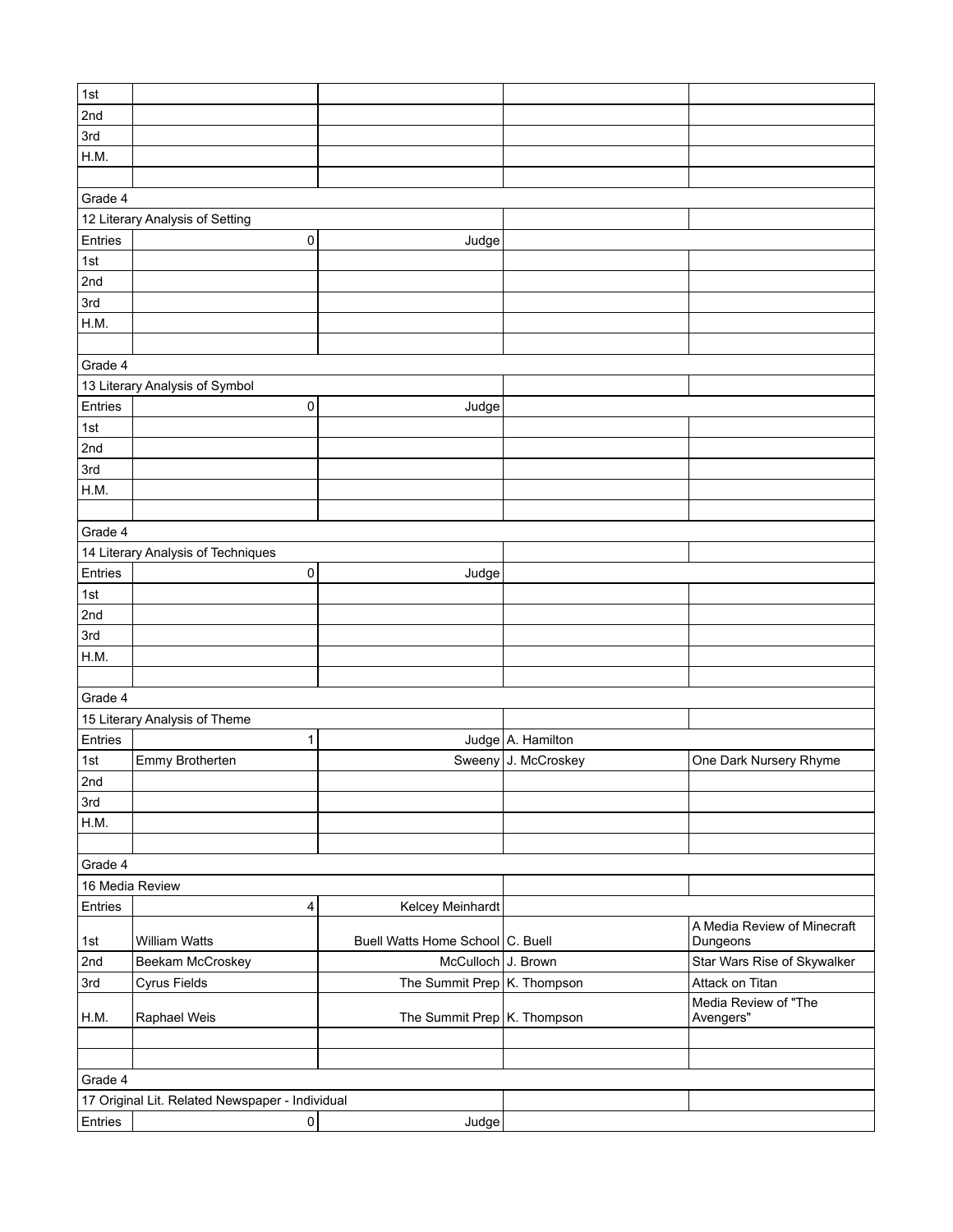| 1st             |                                                  |                                           |                             |                               |  |
|-----------------|--------------------------------------------------|-------------------------------------------|-----------------------------|-------------------------------|--|
| 2nd             |                                                  |                                           |                             |                               |  |
| 3rd             |                                                  |                                           |                             |                               |  |
| H.M.            |                                                  |                                           |                             |                               |  |
|                 |                                                  |                                           |                             |                               |  |
| Grade 4         |                                                  |                                           |                             |                               |  |
|                 | 18 Original Lit. Related Newspaper - Small Group |                                           |                             |                               |  |
| Entries         | 0                                                | Judge                                     |                             |                               |  |
| 1st             |                                                  |                                           |                             |                               |  |
| 2nd             |                                                  |                                           |                             |                               |  |
| 3rd             |                                                  |                                           |                             |                               |  |
| H.M.            |                                                  |                                           |                             |                               |  |
|                 |                                                  |                                           |                             |                               |  |
| Grade 4         |                                                  |                                           |                             |                               |  |
|                 | 19 Documented Essay                              |                                           |                             |                               |  |
| Entries         | 0                                                | Judge                                     |                             |                               |  |
| 1st             |                                                  |                                           |                             |                               |  |
| 2nd             |                                                  |                                           |                             |                               |  |
| 3rd             |                                                  |                                           |                             |                               |  |
| H.M.            |                                                  |                                           |                             |                               |  |
|                 |                                                  |                                           |                             |                               |  |
| Grade 4         |                                                  |                                           |                             |                               |  |
| 20A Narration   |                                                  |                                           |                             |                               |  |
| Entries         | 5                                                |                                           | Judge   Kelcey Meinhardt    |                               |  |
| 1st             | Emilyn Walsh                                     | McCulloch J. Brown                        |                             | Camping at Haha Tonka         |  |
| 2nd             | <b>Briella Gibson</b>                            |                                           | Sweeny J. McCroskey         | Losing Mom                    |  |
| 3rd             | Ava Vermule                                      | McCulloch J. Brown                        |                             | Doug the Dog                  |  |
| H.M.            | Beckam McCroskey                                 |                                           | Sweeny N. Brigance          | Reunited                      |  |
|                 |                                                  |                                           |                             |                               |  |
| Grade 4         |                                                  |                                           |                             |                               |  |
|                 | 20B Personal Experience Narrative                |                                           |                             |                               |  |
| Entries         | 10                                               |                                           | Judge   Kelcey Meinhardt    |                               |  |
| 1st             | Kristen Pinegar                                  | Greenwood Laboratory School   M. Broaddus |                             | The Day My Grandpa Died       |  |
| 2 <sub>nd</sub> | Jack Connell                                     |                                           | Sweeny J. McCroskey         | Secret Santa                  |  |
| 3rd             | <b>Channing Bland</b>                            | Greenwood Laboratory School   M. Broaddus |                             | Traveling to Hawaii           |  |
| H.M.            | Leah Wong                                        | Springfield Lutheran K. Johnson           |                             | Sewing                        |  |
|                 |                                                  |                                           |                             |                               |  |
|                 |                                                  |                                           |                             |                               |  |
| Grade 4         |                                                  |                                           |                             |                               |  |
|                 | 21a Original Illustrated Book                    |                                           |                             |                               |  |
| Entries         | 3                                                |                                           | Judge Jamie Walker-Davidson |                               |  |
| 1st             | Ashli Badami                                     | McCoulloch J. Brown                       |                             | Iti Biti Bobtail Squid        |  |
| 2nd             | William Watts                                    | Buell Watts Home School C. Buell          |                             | Ice vs Fire                   |  |
|                 |                                                  |                                           |                             | Is it a Stressball or is it a |  |
| 3rd             | Elyse Layman                                     | McCulloch J. Brown                        |                             | Squid?                        |  |
| H.M.            |                                                  |                                           |                             |                               |  |
|                 |                                                  |                                           |                             |                               |  |
|                 |                                                  |                                           |                             |                               |  |
| Grade 4         |                                                  |                                           |                             |                               |  |
|                 | 21b Original graphic story/comic book            |                                           |                             |                               |  |
| Entries         | $\overline{a}$                                   |                                           | Judge Jamie Walker-Davidson |                               |  |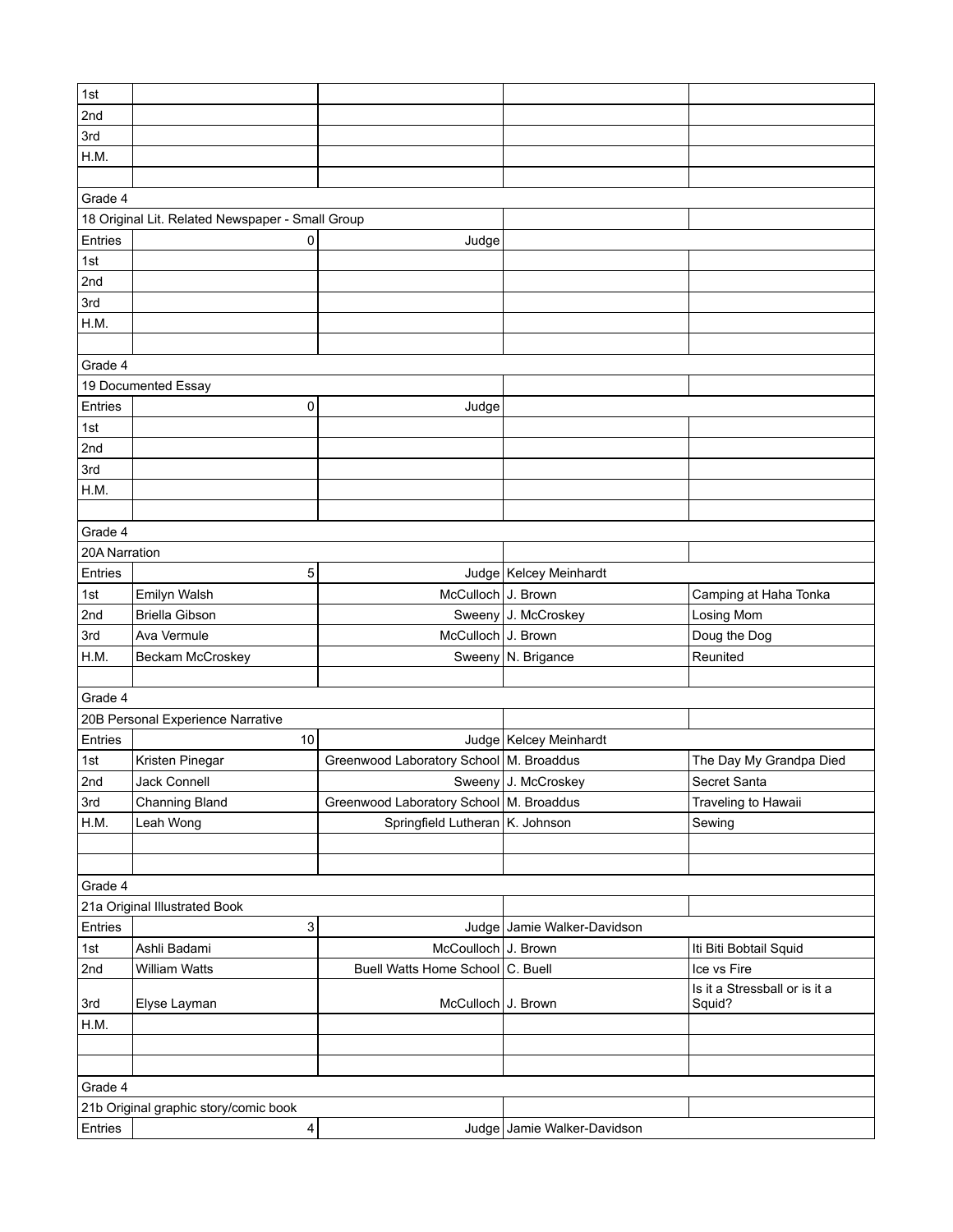|                |                                        |                                    |                        | Kindergarteners Playing<br>Football |
|----------------|----------------------------------------|------------------------------------|------------------------|-------------------------------------|
| 1st            | Jesus Perches                          | St. Elizabeth Ann Seton   E. Doing |                        |                                     |
| 2nd            | Lukas James                            | St. Elizabeth Ann Seton E. Doing   |                        | <b>Bob</b>                          |
| 3rd            | Liam Bottom                            | St. Elizabeth Ann Seton E. Doing   |                        | Dr. Boom vs. Texmanator             |
| H.M.           | Emma Pyck                              | St. Elizabeth Ann Seton E. Doing   |                        | The Explosion                       |
|                |                                        |                                    |                        |                                     |
| Grade 4        |                                        |                                    |                        |                                     |
|                | 22 Original Book without Illustrations |                                    |                        |                                     |
| Entries        | 0                                      | Judge                              |                        |                                     |
| 1st            |                                        |                                    |                        |                                     |
| 2nd            |                                        |                                    |                        |                                     |
| 3rd            |                                        |                                    |                        |                                     |
| H.M            |                                        |                                    |                        |                                     |
|                |                                        |                                    |                        |                                     |
| Grade 4        |                                        |                                    |                        |                                     |
|                | 23 Creative Nonfiction                 |                                    |                        |                                     |
| Entries        | 6                                      |                                    | Judge   Kashia Zumwalt |                                     |
| 1st            | Taite Basta                            |                                    | Sweeny J. McCroskey    | My Trip to Ha Ha Tonka              |
| 2nd            | Tobyn Richardson                       | Republic J. Brown                  |                        | The Hidden Things                   |
| 3rd            | <b>Wyatt Ford</b>                      |                                    | Sweeny Janna McCroskey | Mysterious Broken Castle            |
| H.M.           | Jack Connell                           |                                    | Sweeny J. McCroskey    | The Amazing Day at Ha Ha<br>Tonka   |
| H.M.           | Gracie Mason                           | McCulloch J. Brown                 |                        | The Bobtail Squid                   |
| Grade 4        |                                        |                                    |                        |                                     |
|                | 24 Personal Opinion                    |                                    |                        |                                     |
| Entries        | 9                                      |                                    | Judge   Kashia Zumwalt |                                     |
| 1st            | Estella Madden                         | The Summit Prep K. Thompson        |                        | Hawaii                              |
|                |                                        |                                    |                        | Math is the Most Magnificent        |
| 2nd            | Maila McRandall                        |                                    | Sweeny J. McCroskey    | Subject                             |
| 2nd            | Donovan Rednour                        |                                    | Price L. Fine          | More Recess For Students            |
| 3rd            | Aiden Brake                            |                                    | Price   L. Fine        | The Best Special Class              |
| 3rd            | <b>Grace Geisler</b>                   | The Summit Prep   K. Thompson      |                        | Somewhere New                       |
| H.M.           | <b>Tyler Tang</b>                      | The Summit Prep K. Thompson        |                        | Florida Journey                     |
|                |                                        |                                    |                        |                                     |
| Grade 4        |                                        |                                    |                        |                                     |
| 25 Persuasion  |                                        |                                    |                        |                                     |
| Entries        | 4                                      |                                    | Judge   Kashia Zumwalt |                                     |
| 1st            | <b>Maison Nettles</b>                  |                                    | Price   L. Fine        | Legos Are the Best Toy for<br>Kids  |
|                |                                        |                                    |                        | Kids Should be Able to Have         |
| 2nd            | Leah Larson                            | Price (Republic)   L. Fine         |                        | Phones<br>Why Children Should Have  |
| 3rd            | Camryn Coleman                         |                                    | Sweeny   M. Brigance   | Social Media                        |
| H.M.           |                                        |                                    |                        |                                     |
|                |                                        |                                    |                        |                                     |
| Grade 4        |                                        |                                    |                        |                                     |
| 26 Short Story |                                        |                                    |                        |                                     |
| Entries        | 6                                      |                                    | Judge   Kashia Zumwalt |                                     |
| 1st            | <b>Everett Conyers</b>                 | McCulloch J. Brown                 |                        | The Little Snowflake                |
| 2nd            | Raelyn Arthur                          | McCulloch J. Brown                 |                        | Snow                                |
| 3rd            | <b>Tyler Tang</b>                      | The Summit Prep $K$ . Thompson     |                        | Dragons                             |
| H.M.           | Gabe Richardson                        |                                    | Lyon V. Hartleroad     | The Adventures of Bob Scott         |
|                |                                        |                                    |                        |                                     |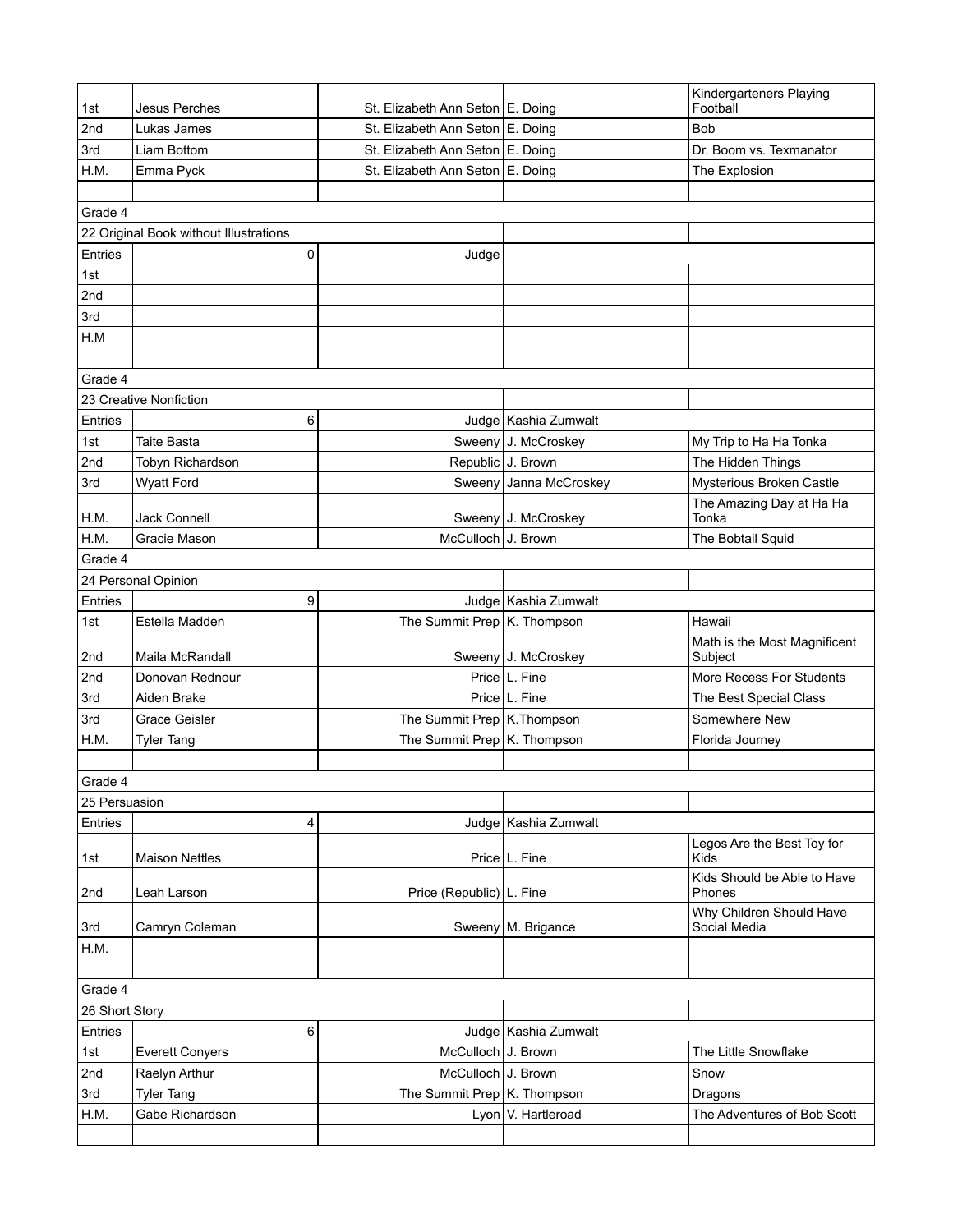| Grade 4         |                                             |                             |                         |                               |
|-----------------|---------------------------------------------|-----------------------------|-------------------------|-------------------------------|
| 27 Satire       |                                             |                             |                         |                               |
| Entries         | 1                                           |                             | Judge   Amanda Hamilton |                               |
| 1st             | Addison Lair & Londyn Glidenel              | Sweeny (Republic) J. Brown  |                         | Pre-Covid and Covid           |
| 2nd             |                                             |                             |                         |                               |
| 3rd             |                                             |                             |                         |                               |
| H.M.            |                                             |                             |                         |                               |
|                 |                                             |                             |                         |                               |
| Grade 4         |                                             |                             |                         |                               |
| 28 Prose Parody |                                             |                             |                         |                               |
| Entries         | 0                                           | Judge                       |                         |                               |
| 1st             |                                             |                             |                         |                               |
| 2nd             |                                             |                             |                         |                               |
| 3rd             |                                             |                             |                         |                               |
| H.M.            |                                             |                             |                         |                               |
|                 |                                             |                             |                         |                               |
| Grade 4         |                                             |                             |                         |                               |
|                 | 29 Original Poetry Anthology -- Individual  |                             |                         |                               |
| Entries         | 5                                           |                             | Judge   Kashia Zumwalt  |                               |
| 1st             | Estella Madden                              | The Summit Prep K. Thompson |                         | My Unique Animals Anthology   |
|                 |                                             |                             |                         | Harry Potter: The Mirror of   |
| 2nd             | Grace Geisler                               | The Summit Prep K. Thompson |                         | Erised- A Collection of Poems |
| 3rd             | <b>Vivien Black</b>                         | The Summit Prep K. Thompson |                         | A Collection of Poems         |
|                 |                                             |                             |                         | Diamante Poems with           |
| H.M.            | Maha Babur                                  | Phelps Center   J. Bird     |                         | Diamond Jewelry               |
| H.M.            | Johnathan Bortner                           | The Summit Prep K. Thompson |                         | The Amazing Panda Poems       |
|                 |                                             |                             |                         |                               |
| Grade 4         |                                             |                             |                         |                               |
|                 | 30 Original Poetry Anthology -- Small Group |                             |                         |                               |
| Entries         | 6                                           |                             | Judge   Susan Parrish   |                               |
|                 |                                             |                             |                         | <b>Contemplating Ancient</b>  |
| 1st             | 4th Grade Ancient Egypt Major               | Phelps Center   C. Petrich  |                         | <b>Egyptian Leaders</b>       |
| 2nd             | Group Matt Breckner et al                   | The Summit Prep K. Thompson |                         | <b>Acrostic Anthology</b>     |
| 3rd             | Group- Estella Madden et al                 |                             | Summit Prep K. Thompson | Fourth Grade Shorts           |
| H.M.            | Group- Estella Hadden, et al                |                             | Summit Prep K. Thompson | Haiku Anthology               |
| H.M.            | <b>Tucker Lowery</b>                        |                             | Republic J. Brown       | Sports Diamante               |
|                 |                                             |                             |                         |                               |
| Grade 4         |                                             |                             |                         |                               |
|                 | 31 Original Poetry Anthology--Class         |                             |                         |                               |
| Entries         | 3                                           |                             | Judge Susan Parrish     |                               |
| 1st             | 4th Grade Class                             | Greenwood Lab               | H. Broaddus             | Christmas Cinquains           |
| 2nd             | 4th Grade Wings                             | Phelps Center               | C. Petrich              | <b>Captivating Nature</b>     |
| 3rd             | Mrs. Rebbman's 4th Grade Clas               | McCulloch J. Brown          |                         | Best Part of Me               |
| H.M.            |                                             |                             |                         |                               |
|                 |                                             |                             |                         |                               |
| Grade 4         |                                             |                             |                         |                               |
|                 | 32 Original Illustrated Book by Group       |                             |                         |                               |
| Entries         | 0                                           | Judge                       |                         |                               |
| 1st             |                                             |                             |                         |                               |
| 2nd             |                                             |                             |                         |                               |
| 3rd             |                                             |                             |                         |                               |
| H.M.            |                                             |                             |                         |                               |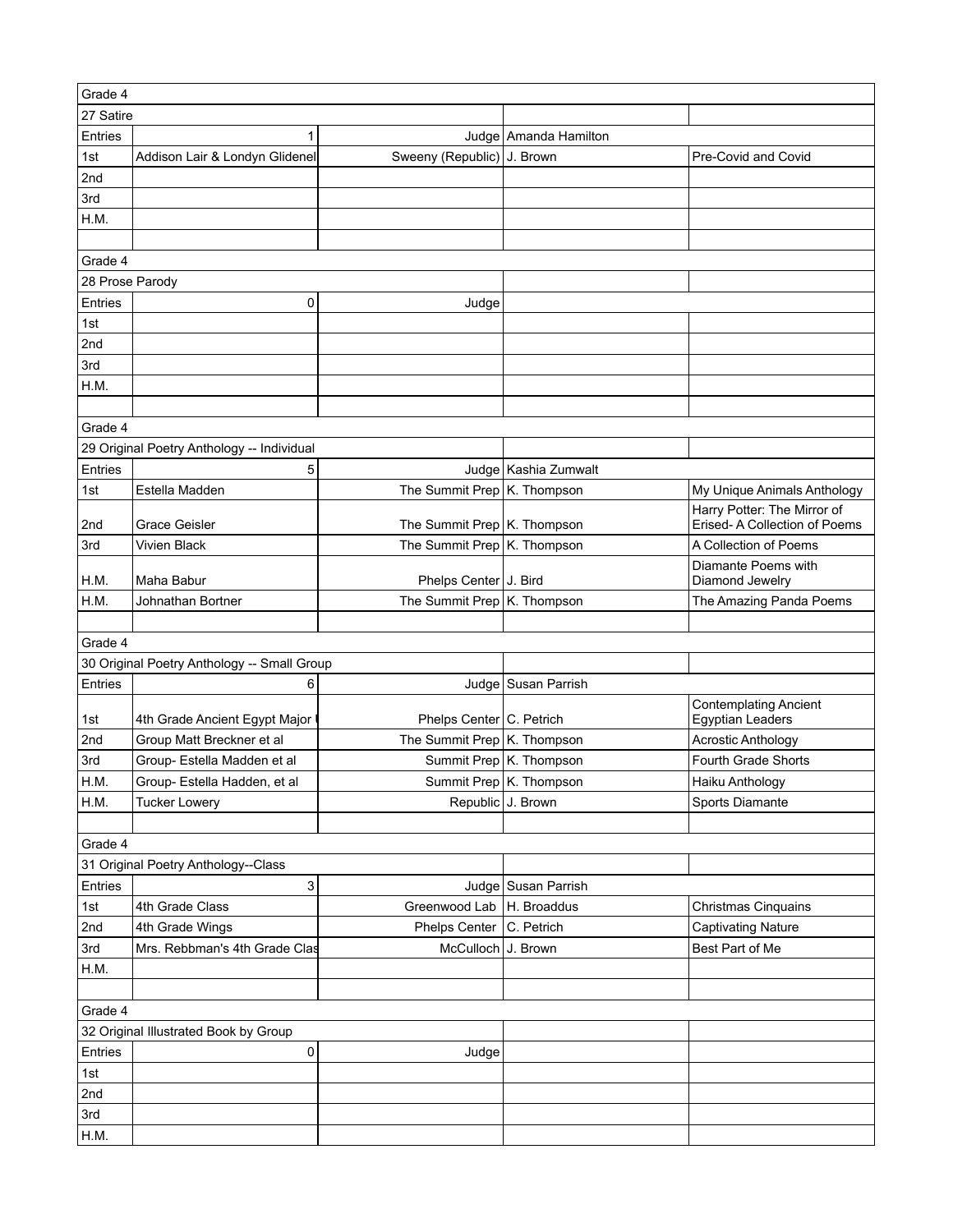| Grade 4    |                                                          |                                   |                         |                               |  |
|------------|----------------------------------------------------------|-----------------------------------|-------------------------|-------------------------------|--|
|            | 33 Original Prose Anthology by individual                |                                   |                         |                               |  |
| Entries    | 0                                                        | Judge                             |                         |                               |  |
| 1st        |                                                          |                                   |                         |                               |  |
| 2nd        |                                                          |                                   |                         |                               |  |
| 3rd        |                                                          |                                   |                         |                               |  |
| H.M.       |                                                          |                                   |                         |                               |  |
|            |                                                          |                                   |                         |                               |  |
| Grade 4    |                                                          |                                   |                         |                               |  |
|            | 34 Original Prose Anthology -- small group               |                                   |                         |                               |  |
| Entries    | 2                                                        |                                   | Judge Susan Parrish     |                               |  |
| 1st        |                                                          |                                   |                         |                               |  |
| 2nd        | Grace, et al                                             | The Summit Prep K. Thompson       |                         | If We Could Go Anywhere       |  |
|            |                                                          |                                   |                         | Why Kids Should be Able to go |  |
| 2nd        | Keltin, Alexia, Camryn                                   |                                   | Sweeny N. Brigance      | on Social Media               |  |
| 3rd        |                                                          |                                   |                         |                               |  |
| H.M.       |                                                          |                                   |                         |                               |  |
|            |                                                          |                                   |                         |                               |  |
| Grade 4    |                                                          |                                   |                         |                               |  |
|            | 35 Original Prose Anthology by a Class                   |                                   |                         |                               |  |
| Entries    | 4                                                        |                                   | Judge Susan Parrish     |                               |  |
| 1st        | Mrs. Brown's 4th grade class                             |                                   | Sweeny N. Brigance      | One Word                      |  |
| 2nd        | SLS, 4th Grade Class                                     | Springfield Lutheran   K. Johnson |                         | The Amazing 4th Grade Class   |  |
| 3rd        | SLS, 4th Grade Class                                     | Springfield Lutheran K. Johnson   |                         | Prayers to Jesus              |  |
| H.M.       | SLS, 4th Grade Class                                     | Springfield Lutheran K. Johnson   |                         | Jesus is a Miracle Worker     |  |
|            |                                                          |                                   |                         |                               |  |
|            |                                                          |                                   |                         |                               |  |
|            | 36 Category eliminated                                   |                                   |                         |                               |  |
| Entries    |                                                          | Judge                             |                         |                               |  |
|            |                                                          |                                   |                         |                               |  |
|            |                                                          |                                   |                         |                               |  |
|            |                                                          |                                   |                         |                               |  |
|            |                                                          |                                   |                         |                               |  |
|            |                                                          |                                   |                         |                               |  |
| Grade 4    |                                                          |                                   |                         |                               |  |
|            | 37 Original Anthology of Prose and Poetry -- Individual  |                                   |                         |                               |  |
| Entries    | 0                                                        | Judge                             |                         |                               |  |
| 1st        |                                                          |                                   |                         |                               |  |
| 2nd        |                                                          |                                   |                         |                               |  |
| 3rd        |                                                          |                                   |                         |                               |  |
| H.M.       |                                                          |                                   |                         |                               |  |
|            |                                                          |                                   |                         |                               |  |
| Grade 4    |                                                          |                                   |                         |                               |  |
|            | 38 Original Anthology of Prose and Poetry -- Small Group |                                   |                         |                               |  |
| Entries    |                                                          |                                   | Judge   Amanda Hamilton |                               |  |
| 1st        | 1                                                        |                                   |                         |                               |  |
|            | Miles Pfannenstiel and Connor                            | The Summit Prep   K. Thompson     |                         | Base-Basket and Ball-Base     |  |
| 2nd<br>3rd |                                                          |                                   |                         |                               |  |
|            |                                                          |                                   |                         |                               |  |
| H.M.       |                                                          |                                   |                         |                               |  |
|            |                                                          |                                   |                         |                               |  |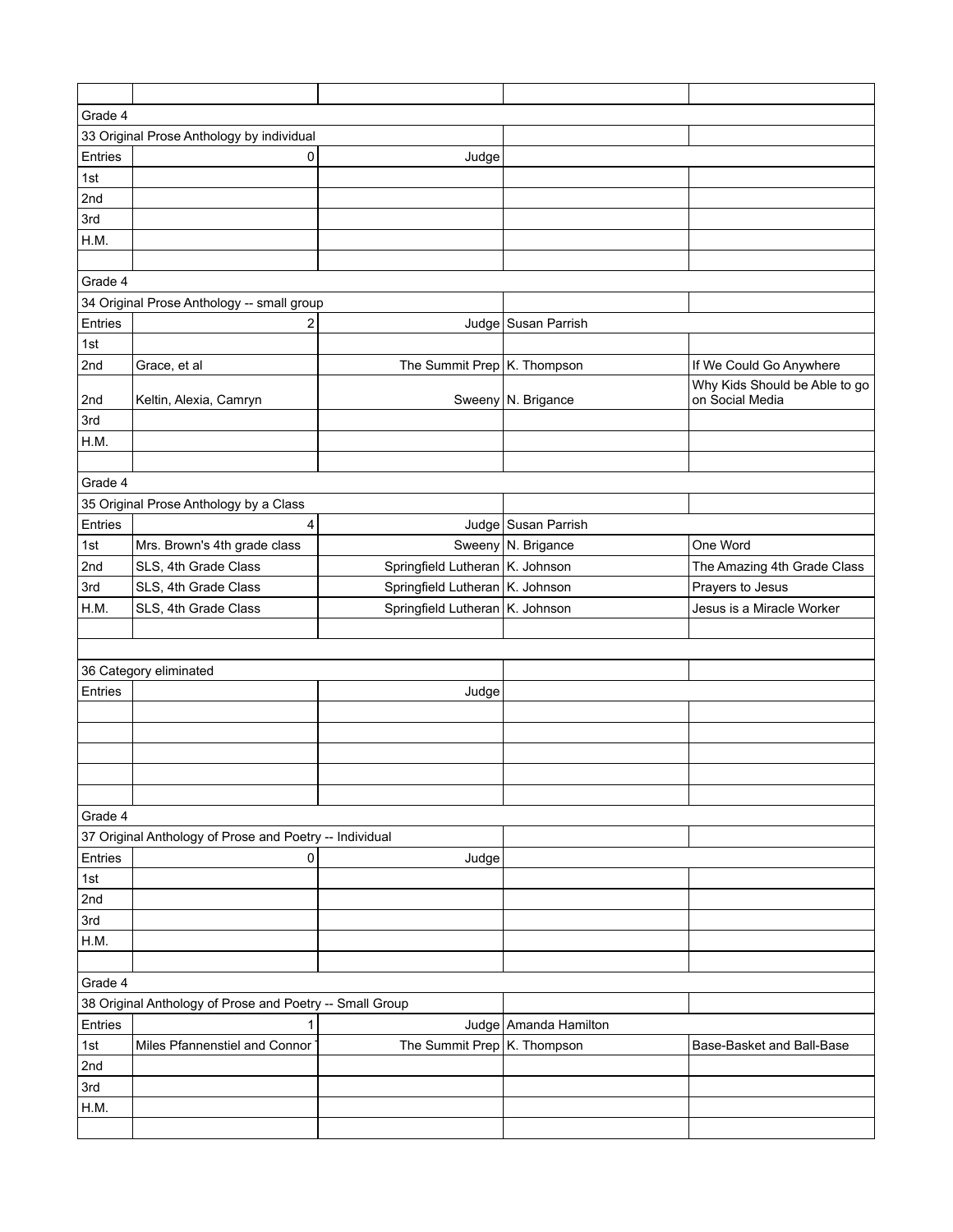| Grade 4     |                                                    |                                                                      |                         |                                                   |  |
|-------------|----------------------------------------------------|----------------------------------------------------------------------|-------------------------|---------------------------------------------------|--|
|             | 39 Original Anthology of Prose and Poetry -- Class |                                                                      |                         |                                                   |  |
| Entries     | 0                                                  | Judge                                                                |                         |                                                   |  |
| 1st         |                                                    |                                                                      |                         |                                                   |  |
| 2nd         |                                                    |                                                                      |                         |                                                   |  |
| 3rd         |                                                    |                                                                      |                         |                                                   |  |
| H.M.        |                                                    |                                                                      |                         |                                                   |  |
|             |                                                    |                                                                      |                         |                                                   |  |
|             |                                                    |                                                                      |                         |                                                   |  |
| Grade 4     |                                                    |                                                                      |                         |                                                   |  |
| 40 Ballad   |                                                    |                                                                      |                         |                                                   |  |
| Entries     | 0                                                  | Judge                                                                |                         |                                                   |  |
| 1st         |                                                    |                                                                      |                         |                                                   |  |
| 2nd         |                                                    |                                                                      |                         |                                                   |  |
| 3rd         |                                                    |                                                                      |                         |                                                   |  |
| H.M.        |                                                    |                                                                      |                         |                                                   |  |
|             |                                                    |                                                                      |                         |                                                   |  |
|             |                                                    |                                                                      |                         |                                                   |  |
| Grade 4     |                                                    |                                                                      |                         |                                                   |  |
|             | 41 Biopoem/Geopoem                                 |                                                                      |                         |                                                   |  |
| Entries     | 14                                                 |                                                                      | Judge Susan Parrish     |                                                   |  |
| 1st         | Leah Wong                                          | Spfd Lutheran   K. Johnson                                           |                         | Jesus                                             |  |
| 2nd         | Lillian Alvair                                     | St. Elizabeth Ann Seton E. Doing                                     |                         | Lilly                                             |  |
| 3rd         | Estella Madden                                     | The Summit Prep K. Thompson                                          |                         | My Bio Poem                                       |  |
|             |                                                    |                                                                      |                         | The Grinch                                        |  |
| H.M         | Leighton Ruffe                                     | Price, Republic L. Fine                                              |                         |                                                   |  |
| Grade 4     |                                                    |                                                                      |                         |                                                   |  |
| 42 Cinquain |                                                    |                                                                      |                         |                                                   |  |
| Entries     | 9                                                  |                                                                      | Judge   Casey Daugherty |                                                   |  |
|             | <b>William Watts</b>                               | Buell Watts Home School C. Buell                                     |                         |                                                   |  |
| 1st<br>2nd  |                                                    |                                                                      |                         | Ginger the Golden Doodle<br>Day at the Playground |  |
| 3rd         | Parker Henry<br>Khloe Howe                         | McCulloch Elementary J. Brown<br>St. Elizabeth Ann Seton E. Doing    |                         | Gymnastics                                        |  |
|             |                                                    |                                                                      |                         | Starfish                                          |  |
| H.M.        | Kaitlyn Pinnell                                    | McCulloch Elementary J. Brown                                        |                         |                                                   |  |
|             |                                                    |                                                                      |                         |                                                   |  |
| Grade 4     |                                                    |                                                                      |                         |                                                   |  |
| 43 Diamante |                                                    |                                                                      |                         |                                                   |  |
| Entries     | 12                                                 |                                                                      | Judge   Casey Daugherty |                                                   |  |
| 1st         | Ella Copeland                                      | St. Elizabeth Ann Seton E. Doing<br>St. Elizabeth Ann Seton E. Doing |                         | Sun and Moon<br>Fire & Ice                        |  |
| 2nd         | Liam Bottom                                        |                                                                      |                         | The Koala and the Panda                           |  |
| 3rd         | Johnathan Bortner                                  | The Summit Prep K. Thompson                                          |                         |                                                   |  |
| H.M.        | <b>Kitty Cat</b>                                   | The Summit Prep   K. Thompson                                        |                         | Kitty Cat                                         |  |
| H.M.        | <b>Rosie Sowers</b>                                | Phelps Center C. Petrich                                             |                         | Rain and Sun                                      |  |
|             |                                                    |                                                                      |                         |                                                   |  |
| 44 Haiku    |                                                    |                                                                      |                         |                                                   |  |
| Entries     | 9                                                  |                                                                      | Judge   Casey Daugherty |                                                   |  |
| 1st         | Matt Breckner                                      | The Summit Prep K. Thompson                                          |                         | Pandas Rule Today                                 |  |
| 2nd         | Phoenix Correa                                     | St. Elizabeth Ann Seton E. Doing                                     |                         | The Moon                                          |  |
| 3rd         | Raphael Weis                                       | The Summit Prep K. Thompson                                          |                         | Dumbo Octopus                                     |  |
| H.M.        | Samantha Zamora                                    | The Summit Prep K. Thompson                                          |                         | Making What's Best                                |  |
|             |                                                    |                                                                      |                         |                                                   |  |
| Grade 4     |                                                    |                                                                      |                         |                                                   |  |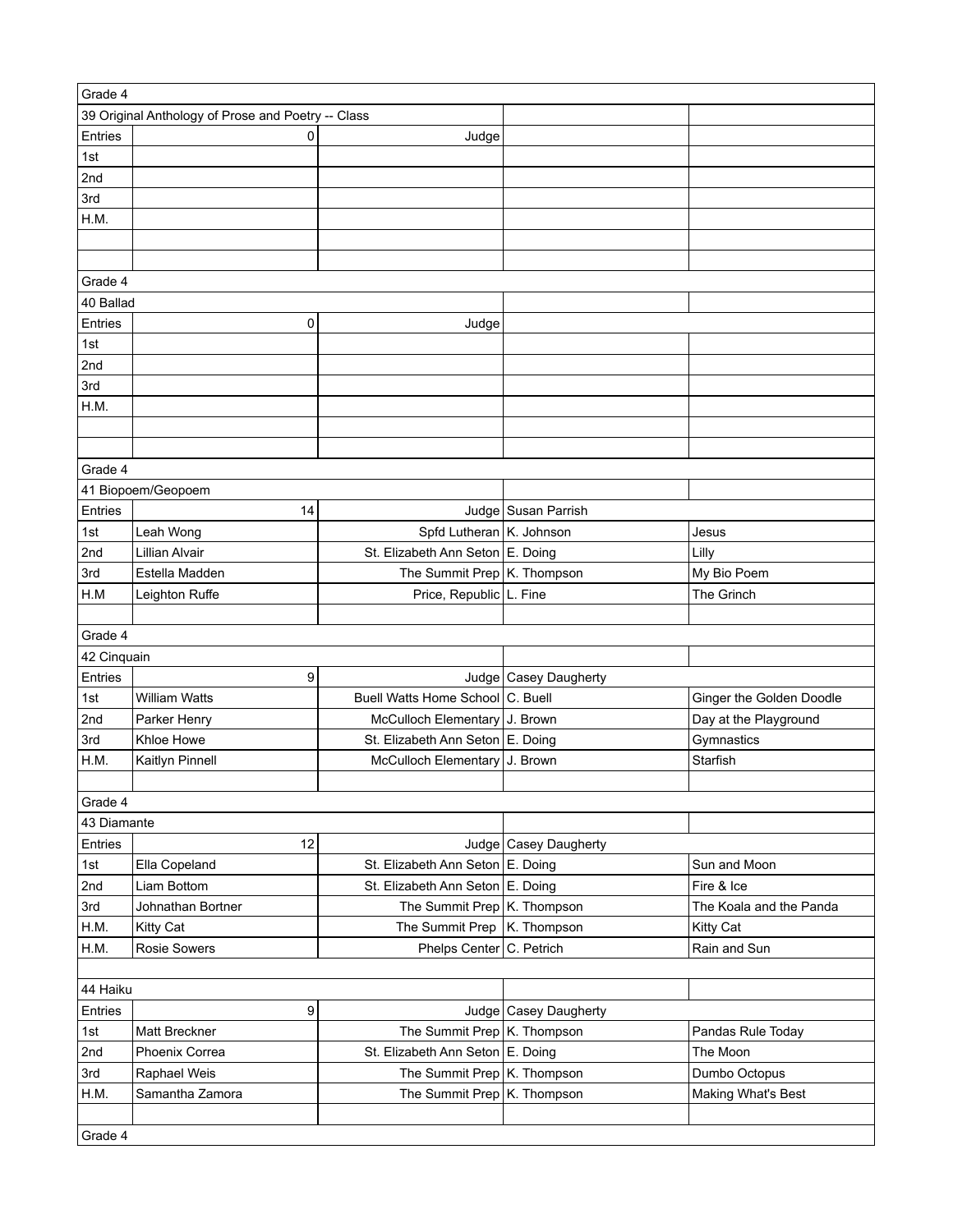| 45 Tanka    |                                          |                                    |                           |                       |
|-------------|------------------------------------------|------------------------------------|---------------------------|-----------------------|
| Entries     | 8                                        |                                    | Judge   Casey Daugherty   |                       |
| 1st         | Raphael Weis                             | The Summit Prep K. Thompson        |                           | <b>Dinosaurs</b>      |
| 2nd         | <b>Tyler Tang</b>                        | The Summit Prep K. Thompson        |                           | <b>Birds</b>          |
| 3rd         | <b>Betty Grace Wilson</b>                | St. Elizabeth Ann Seton E. Doing   |                           | Tsunami               |
| H.M.        | Johnathan Bortner                        | The Summit Prep K. Thompson        |                           | Panda-emick           |
|             |                                          |                                    |                           |                       |
|             |                                          |                                    |                           |                       |
| Grade 4     |                                          |                                    |                           |                       |
| 46 Parody   |                                          |                                    |                           |                       |
| Entries     | 0                                        | Judge                              |                           |                       |
| 1st         |                                          |                                    |                           |                       |
| 2nd         |                                          |                                    |                           |                       |
| 3rd         |                                          |                                    |                           |                       |
| H.M.        |                                          |                                    |                           |                       |
|             |                                          |                                    |                           |                       |
| Grade 4     |                                          |                                    |                           |                       |
|             |                                          |                                    |                           |                       |
| 47 Acrostic |                                          |                                    |                           |                       |
| Entries     | 13                                       |                                    | Judge Anastasia Closser   |                       |
| 1st         | Raphael Weis                             | The Summit Prep K. Thompson        |                           | Planes                |
| 2nd         | Skoti Campbell                           | Greenwood Laboratory M. Broaddus   |                           | Name Game             |
| 3rd         | <b>Chloe Leavitt</b>                     | Greenwood Laboratory   M. Broaddus |                           | Name Game             |
| H.M.        | Emma Pyck                                | St. Elizabeth Ann Seton E. Doing   |                           | Snowflake             |
| H.M.        | Evan Sanchez                             | Greenwood Laboratory   M. Broaddus |                           | Name Game             |
|             |                                          |                                    |                           |                       |
|             |                                          |                                    |                           |                       |
| Grade 4     |                                          |                                    |                           |                       |
|             | 48 Other Formula                         |                                    |                           |                       |
| Entries     | 11                                       |                                    | Judge Anastasia Closser   |                       |
| 1st         | Raelynn Calhoun                          | Springfield Lutheran   K. Johnson  |                           | I am Moses            |
| 2nd         | Joaquin Maldonado                        | Springfield Lutheran K. Johnson    |                           | I am Moses            |
| 3rd         | Easton Rosenbaum                         | McCulloch J. Brown                 |                           | Color Poem            |
| H.M.        | Ella Englert                             | Greenwood Laboratory   M. Broaddus |                           | A Frozen Frost        |
|             |                                          |                                    |                           |                       |
| Grade 4     |                                          |                                    |                           |                       |
|             | 49 Long Free Verse -- 11 lines or more   |                                    |                           |                       |
| Entries     | 3                                        |                                    | Judge   Anastasia Closser |                       |
| 1st         | Gannon Gelner                            | Greenwood Laboratory   M. Broaddus |                           | Snow                  |
| 2nd         | <b>Vivian Black</b>                      | The Summit Prep K. Thompson        |                           | A Gift                |
| 3rd         | Vivian Black                             | The Summit Prep K. Thompson        |                           | Kindness              |
| H.M.        |                                          |                                    |                           |                       |
|             |                                          |                                    |                           |                       |
| Grade 4     |                                          |                                    |                           |                       |
|             | 50 Short Free Verse -- 10 lines or fewer |                                    |                           |                       |
| Entries     | 9                                        |                                    | Judge   Casey Daugherty   |                       |
| 1st         | Eme Fulbright                            | Price (Republic) N. Brigance       |                           | What is the Moon?     |
| 2nd         | Cooper Usery                             | Greenwood Laboratory M. Broaddus   |                           | <b>Frosted Flakes</b> |
| 3rd         | Vivien Black                             | The Summit Prep K. Thompson        |                           | Creek                 |
| H.M.        | Vivien Black                             | The Summit Prep K. Thompson        |                           | Woods                 |
|             |                                          |                                    |                           |                       |
| Grade 4     |                                          |                                    |                           |                       |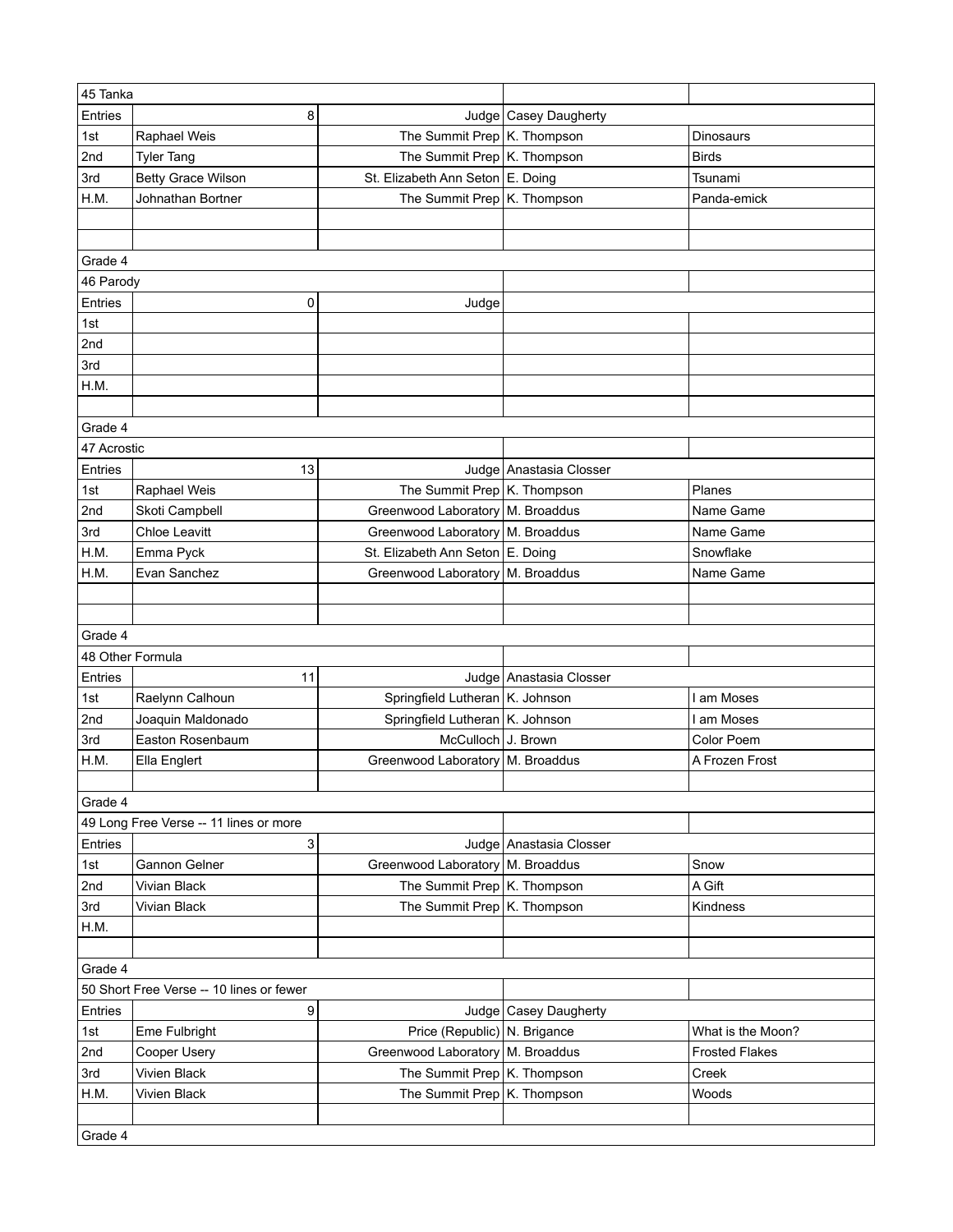| 51 Limerick                                   |                                              |                                  |                         |                            |  |
|-----------------------------------------------|----------------------------------------------|----------------------------------|-------------------------|----------------------------|--|
| Entries                                       | 5                                            |                                  | Judge   Casey Daugherty |                            |  |
| 1st                                           | Matt Breckner                                | The Summit Prep K. Thompson      |                         | Mr. Stalk                  |  |
| 2nd                                           | Molly Strecker                               | St. Elizabeth Ann Seton E. Doing |                         | A Tan Man                  |  |
| 3rd                                           | Maria Badana                                 | St. Elizabeth Ann Seton E. Doing |                         | King of Dance              |  |
| H.M.                                          | Khloe Howe                                   | St. Elizabeth Ann Seton E. Doing |                         | A Man                      |  |
|                                               |                                              |                                  |                         |                            |  |
| Grade 4                                       |                                              |                                  |                         |                            |  |
|                                               | 52 Long Narrative Poetry -- 11 lines or more |                                  |                         |                            |  |
| Entries                                       | 1                                            |                                  | Judge Stephanie Summers |                            |  |
| 1st                                           | Vivien Black                                 |                                  | Summit Prep K. Thompson | My Snow Friend             |  |
| 2nd                                           |                                              |                                  |                         |                            |  |
| 3rd                                           |                                              |                                  |                         |                            |  |
| H.M.                                          |                                              |                                  |                         |                            |  |
|                                               |                                              |                                  |                         |                            |  |
| Grade 4                                       |                                              |                                  |                         |                            |  |
| 53 Short Narrative Poetry -- 10 lines or less |                                              |                                  |                         |                            |  |
| Entries                                       | 1                                            |                                  | Judge Amanda Hamilton   |                            |  |
| 1st                                           | Ara Wilburn                                  | McCulloch J. Brown               |                         | A Wonderful Day of Nothing |  |
| 2nd                                           |                                              |                                  |                         |                            |  |
| 3rd                                           |                                              |                                  |                         |                            |  |
| H.M.                                          |                                              |                                  |                         |                            |  |
|                                               |                                              |                                  |                         |                            |  |
| Grade 4                                       |                                              |                                  |                         |                            |  |
|                                               | 54 Original Poster Poem                      |                                  |                         |                            |  |
| Entries                                       | 0                                            | Judge                            |                         |                            |  |
| 1st                                           |                                              |                                  |                         |                            |  |
| 2nd                                           |                                              |                                  |                         |                            |  |
| 3rd                                           |                                              |                                  |                         |                            |  |
| H.M.                                          |                                              |                                  |                         |                            |  |
|                                               |                                              |                                  |                         |                            |  |
| Grade 4                                       |                                              |                                  |                         |                            |  |
|                                               | 55 Long Rhymed Poetry                        |                                  |                         |                            |  |
| Entries                                       | 0                                            | Judge                            |                         |                            |  |
| 1st                                           |                                              |                                  |                         |                            |  |
| 2nd                                           |                                              |                                  |                         |                            |  |
| 3rd                                           |                                              |                                  |                         |                            |  |
| H.M.                                          |                                              |                                  |                         |                            |  |
|                                               |                                              |                                  |                         |                            |  |
|                                               |                                              |                                  |                         |                            |  |
| Grade 4                                       |                                              |                                  |                         |                            |  |
|                                               | 56 Short Rhymed Poetry                       |                                  |                         |                            |  |
| Entries                                       | 1                                            |                                  | Judge Amanda Hamilton   |                            |  |
| 1st                                           | Vivien Black                                 | The Summit Prep K. Thompson      |                         | Catchy Song                |  |
| 2nd                                           |                                              |                                  |                         |                            |  |
| 3rd                                           |                                              |                                  |                         |                            |  |
| H.M.                                          |                                              |                                  |                         |                            |  |
|                                               |                                              |                                  |                         |                            |  |
| Grade 4                                       |                                              |                                  |                         |                            |  |
| 57 Sonnet                                     |                                              |                                  |                         |                            |  |
| Entries                                       | 0                                            | Judge                            |                         |                            |  |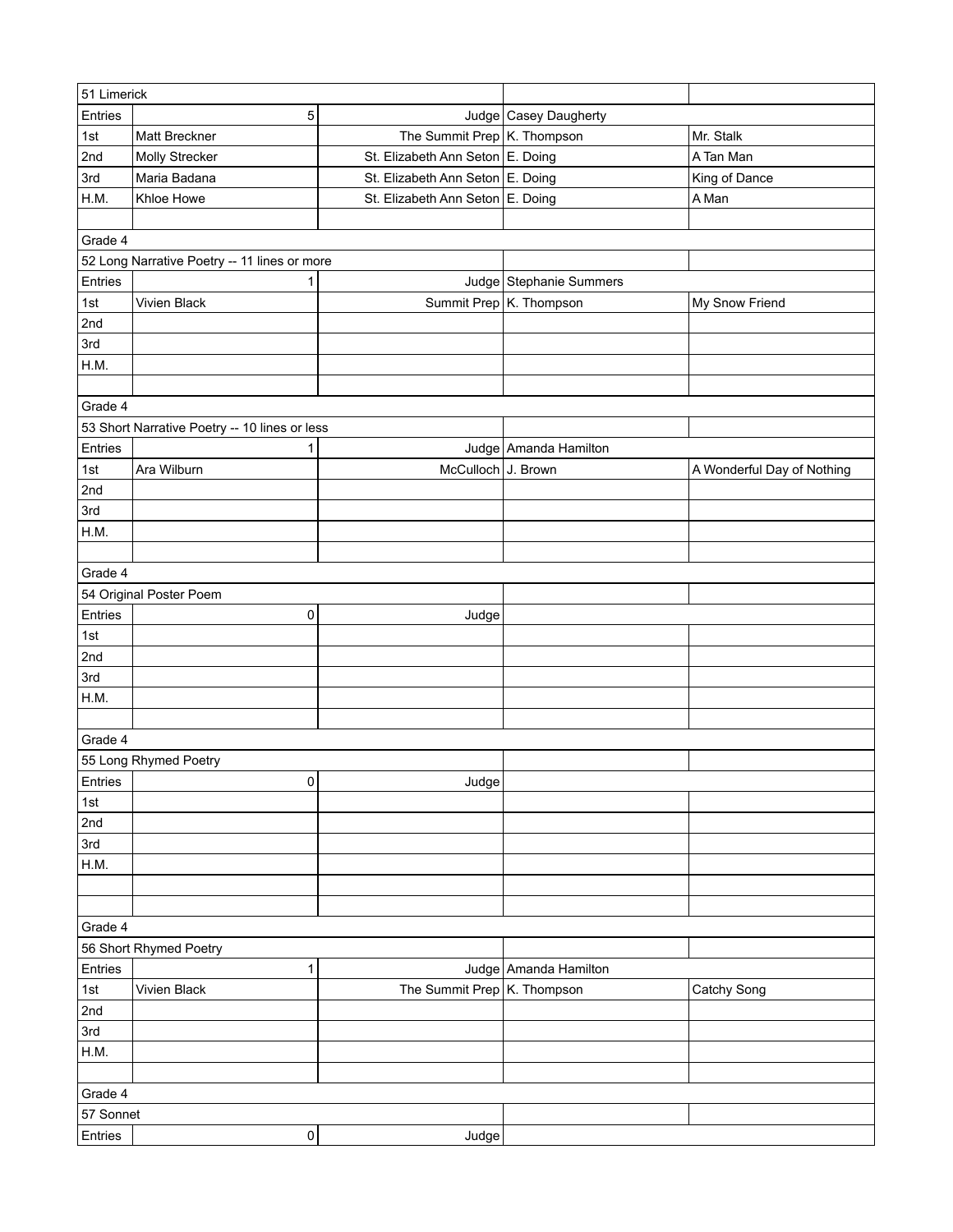| 1st              |                               |                                  |                       |                      |
|------------------|-------------------------------|----------------------------------|-----------------------|----------------------|
| 2nd              |                               |                                  |                       |                      |
| 3rd              |                               |                                  |                       |                      |
| H.M.             |                               |                                  |                       |                      |
|                  |                               |                                  |                       |                      |
| Grade 4          |                               |                                  |                       |                      |
| 58 Villanelle    |                               |                                  |                       |                      |
| Entries          | 0                             | Judge                            |                       |                      |
| $1st$            |                               |                                  |                       |                      |
| 2nd              |                               |                                  |                       |                      |
| 3rd              |                               |                                  |                       |                      |
| H.M.             |                               |                                  |                       |                      |
|                  |                               |                                  |                       |                      |
| Grade 4          |                               |                                  |                       |                      |
|                  | 59 Individual Task Analysis   |                                  |                       |                      |
| Entries          | 0                             | Judge                            |                       |                      |
| $1st$            |                               |                                  |                       |                      |
| 2nd              |                               |                                  |                       |                      |
| 3rd              |                               |                                  |                       |                      |
| H.M.             |                               |                                  |                       |                      |
|                  |                               |                                  |                       |                      |
| Grade 4          |                               |                                  |                       |                      |
| 60A Editorial    |                               |                                  |                       |                      |
| Entries          | $\mathsf 0$                   | Judge                            |                       |                      |
| $1st$            |                               |                                  |                       |                      |
| 2nd              |                               |                                  |                       |                      |
| 3rd              |                               |                                  |                       |                      |
| H.M.             |                               |                                  |                       |                      |
|                  |                               |                                  |                       |                      |
| Grade 4          |                               |                                  |                       |                      |
|                  | 60B Commentary/opinion column |                                  |                       |                      |
| Entries          | $\pmb{0}$                     | Judge                            |                       |                      |
| 1st              |                               |                                  |                       |                      |
| 2nd              |                               |                                  |                       |                      |
| 3rd              |                               |                                  |                       |                      |
| H.M.             |                               |                                  |                       |                      |
|                  |                               |                                  |                       |                      |
| Grade 4          |                               |                                  |                       |                      |
| 61 Feature Story |                               |                                  |                       |                      |
| Entries          | 0                             | Judge                            |                       |                      |
| 1st              |                               |                                  |                       |                      |
| 2nd              |                               |                                  |                       |                      |
| 3rd              |                               |                                  |                       |                      |
|                  |                               |                                  |                       |                      |
| H.M.             |                               |                                  |                       |                      |
|                  |                               |                                  |                       |                      |
| Grade 4          |                               |                                  |                       |                      |
| 62 News Story    |                               |                                  |                       |                      |
| Entries          | 1                             |                                  | Judge Amanda Hamilton |                      |
| 1st              | Molly Strecker                | St. Elizabeth Ann Seton E. Doing |                       | Volleyball's History |
| 2nd              |                               |                                  |                       |                      |
| 3rd              |                               |                                  |                       |                      |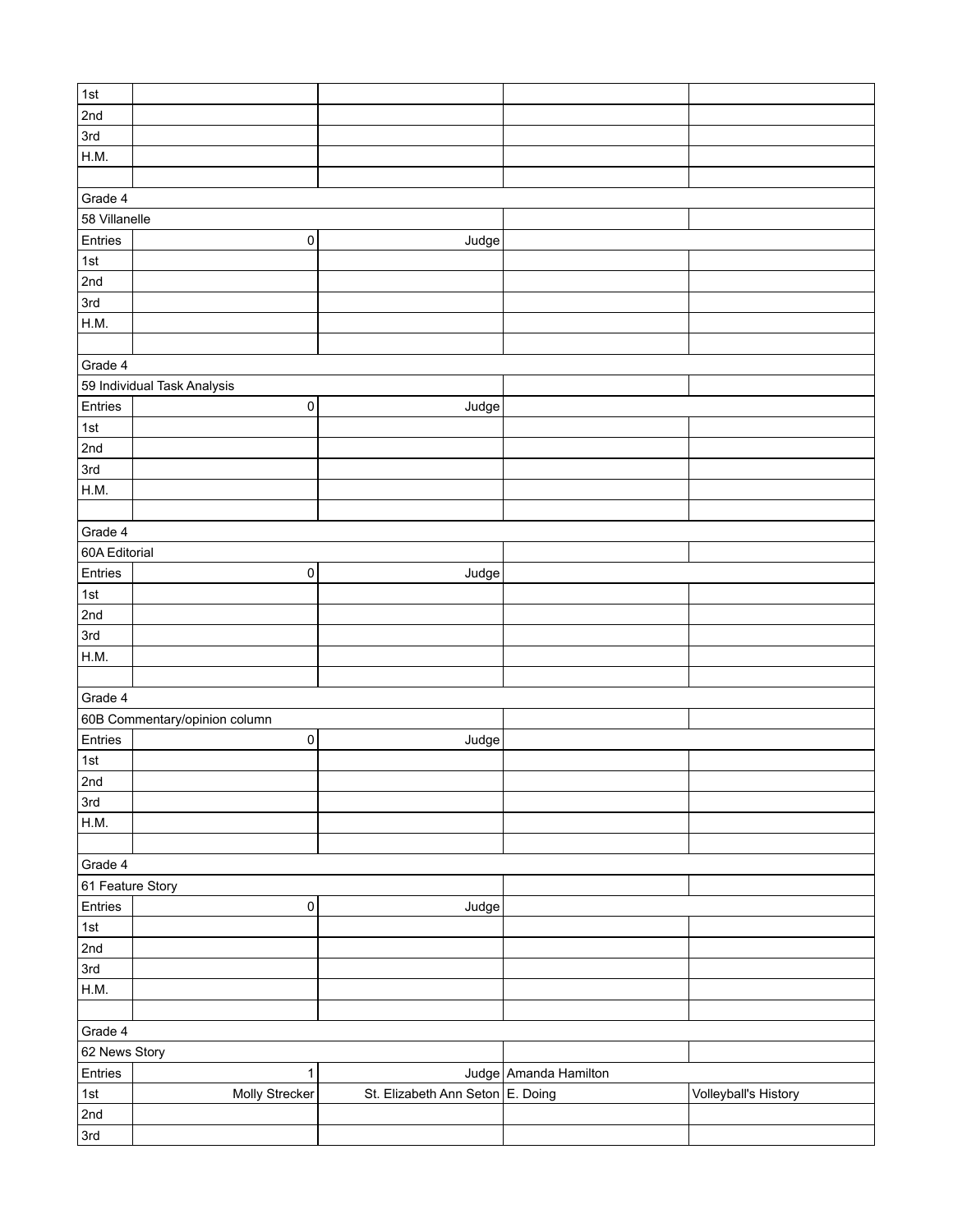| H.M.            |                              |                                  |                       |                  |  |
|-----------------|------------------------------|----------------------------------|-----------------------|------------------|--|
|                 |                              |                                  |                       |                  |  |
| Grade 4         |                              |                                  |                       |                  |  |
| 63 Sports Story |                              |                                  |                       |                  |  |
| Entries         | 2                            |                                  | Judge Casey Daugherty |                  |  |
| 1st             | <b>Braylen Scott</b>         | St. Elizabeth Ann Seton E. Doing |                       | Tom Brady        |  |
| 2nd             | Jack Long                    | St. Elizabeth Ann Seton E. Doing |                       | Justin Jefferies |  |
| 3rd             |                              |                                  |                       |                  |  |
| H.M.            |                              |                                  |                       |                  |  |
|                 |                              |                                  |                       |                  |  |
| Grade 4         |                              |                                  |                       |                  |  |
|                 | 64A School Newspaper         |                                  |                       |                  |  |
| Entries         | 0                            | Judge                            |                       |                  |  |
| 1st             |                              |                                  |                       |                  |  |
| 2nd             |                              |                                  |                       |                  |  |
| 3rd             |                              |                                  |                       |                  |  |
| H.M.            |                              |                                  |                       |                  |  |
|                 |                              |                                  |                       |                  |  |
| Grade 4         |                              |                                  |                       |                  |  |
|                 | 64B School Magazine          |                                  |                       |                  |  |
| Entries         | $\pmb{0}$                    | Judge                            |                       |                  |  |
| 1st             |                              |                                  |                       |                  |  |
| 2nd             |                              |                                  |                       |                  |  |
| 3rd             |                              |                                  |                       |                  |  |
| H.M.            |                              |                                  |                       |                  |  |
|                 |                              |                                  |                       |                  |  |
| Grade 4         |                              |                                  |                       |                  |  |
|                 | 65 Spoken word poetry script |                                  |                       |                  |  |
| Entries         | 0                            | Judge                            |                       |                  |  |
| 1st             |                              |                                  |                       |                  |  |
| 2nd             |                              |                                  |                       |                  |  |
| 3rd             |                              |                                  |                       |                  |  |
| H.M.            |                              |                                  |                       |                  |  |
|                 |                              |                                  |                       |                  |  |
|                 |                              |                                  |                       |                  |  |
| Grade 4         |                              |                                  |                       |                  |  |
|                 | 66 Commercial Script         |                                  |                       |                  |  |
| Entries         | $\pmb{0}$                    | Judge                            |                       |                  |  |
| 1st             |                              |                                  |                       |                  |  |
| 2nd             |                              |                                  |                       |                  |  |
| 3rd             |                              |                                  |                       |                  |  |
| H.M.            |                              |                                  |                       |                  |  |
|                 |                              |                                  |                       |                  |  |
| Grade 4         |                              |                                  |                       |                  |  |
|                 | 67 Dialogue (Skit)           |                                  |                       |                  |  |
| Entries         | $\pmb{0}$                    | Judge                            |                       |                  |  |
| 1st             |                              |                                  |                       |                  |  |
| 2nd             |                              |                                  |                       |                  |  |
| 3rd             |                              |                                  |                       |                  |  |
| H.M.            |                              |                                  |                       |                  |  |
|                 |                              |                                  |                       |                  |  |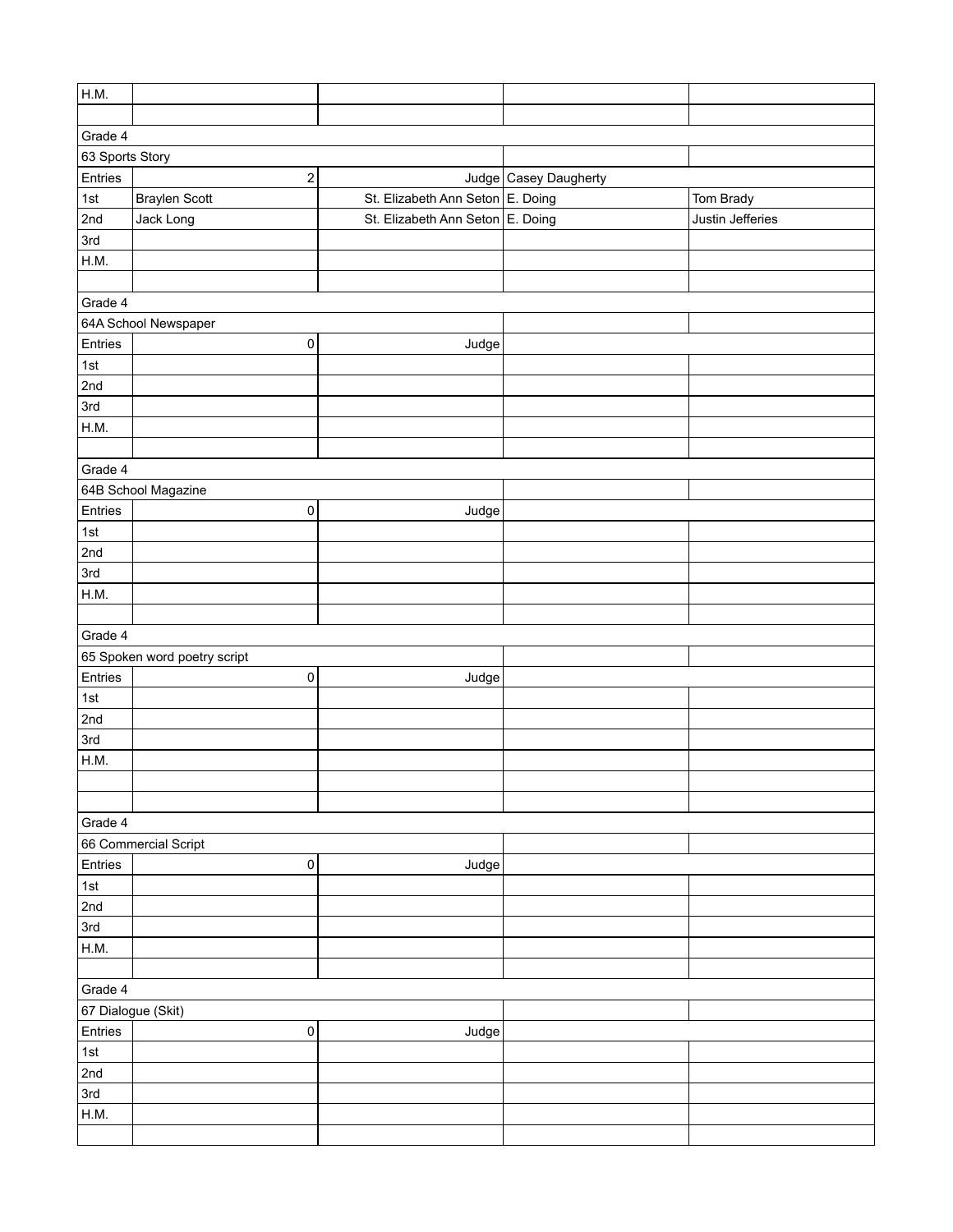| Grade 4                                                  |                                           |       |  |  |  |  |
|----------------------------------------------------------|-------------------------------------------|-------|--|--|--|--|
| 68 Play Script                                           |                                           |       |  |  |  |  |
| Entries                                                  | $\pmb{0}$                                 | Judge |  |  |  |  |
| 1st                                                      |                                           |       |  |  |  |  |
| 2nd                                                      |                                           |       |  |  |  |  |
| 3rd                                                      |                                           |       |  |  |  |  |
| H.M.                                                     |                                           |       |  |  |  |  |
|                                                          |                                           |       |  |  |  |  |
| Grade 4                                                  |                                           |       |  |  |  |  |
| 69 Screenplay                                            |                                           |       |  |  |  |  |
| Entries                                                  | $\pmb{0}$                                 | Judge |  |  |  |  |
| 1st                                                      |                                           |       |  |  |  |  |
|                                                          |                                           |       |  |  |  |  |
| 2nd                                                      |                                           |       |  |  |  |  |
| 3rd                                                      |                                           |       |  |  |  |  |
| H.M.                                                     |                                           |       |  |  |  |  |
|                                                          |                                           |       |  |  |  |  |
| Grade 4                                                  |                                           |       |  |  |  |  |
|                                                          | 70 Individual or Group Community Response |       |  |  |  |  |
| Entries                                                  | $\pmb{0}$                                 | Judge |  |  |  |  |
| 1st                                                      |                                           |       |  |  |  |  |
| 2nd                                                      |                                           |       |  |  |  |  |
| 3rd                                                      |                                           |       |  |  |  |  |
| H.M.                                                     |                                           |       |  |  |  |  |
|                                                          |                                           |       |  |  |  |  |
|                                                          |                                           |       |  |  |  |  |
| Grade 4                                                  |                                           |       |  |  |  |  |
|                                                          | 71 Individual or group Writing Rocks      |       |  |  |  |  |
| Entries                                                  | $\pmb{0}$                                 | Judge |  |  |  |  |
| 1st                                                      |                                           |       |  |  |  |  |
| 2nd                                                      |                                           |       |  |  |  |  |
| 3rd                                                      |                                           |       |  |  |  |  |
| H.M.                                                     |                                           |       |  |  |  |  |
|                                                          |                                           |       |  |  |  |  |
| Grade 4                                                  |                                           |       |  |  |  |  |
|                                                          | 72 Grades 5-10 ONLY                       |       |  |  |  |  |
| Entries                                                  |                                           | Judge |  |  |  |  |
| 1st                                                      |                                           |       |  |  |  |  |
| 2nd                                                      |                                           |       |  |  |  |  |
| 3rd                                                      |                                           |       |  |  |  |  |
| H.M.                                                     |                                           |       |  |  |  |  |
|                                                          |                                           |       |  |  |  |  |
|                                                          |                                           |       |  |  |  |  |
| Grade 4                                                  |                                           |       |  |  |  |  |
|                                                          | 73 Individual or group Promote Writing    |       |  |  |  |  |
| Entries                                                  | $\pmb{0}$                                 | Judge |  |  |  |  |
| 1st                                                      |                                           |       |  |  |  |  |
| 2nd                                                      |                                           |       |  |  |  |  |
| 3rd                                                      |                                           |       |  |  |  |  |
| H.M.                                                     |                                           |       |  |  |  |  |
|                                                          |                                           |       |  |  |  |  |
| Grade 4                                                  |                                           |       |  |  |  |  |
| 74 Individual graphic adaptation of Published Literature |                                           |       |  |  |  |  |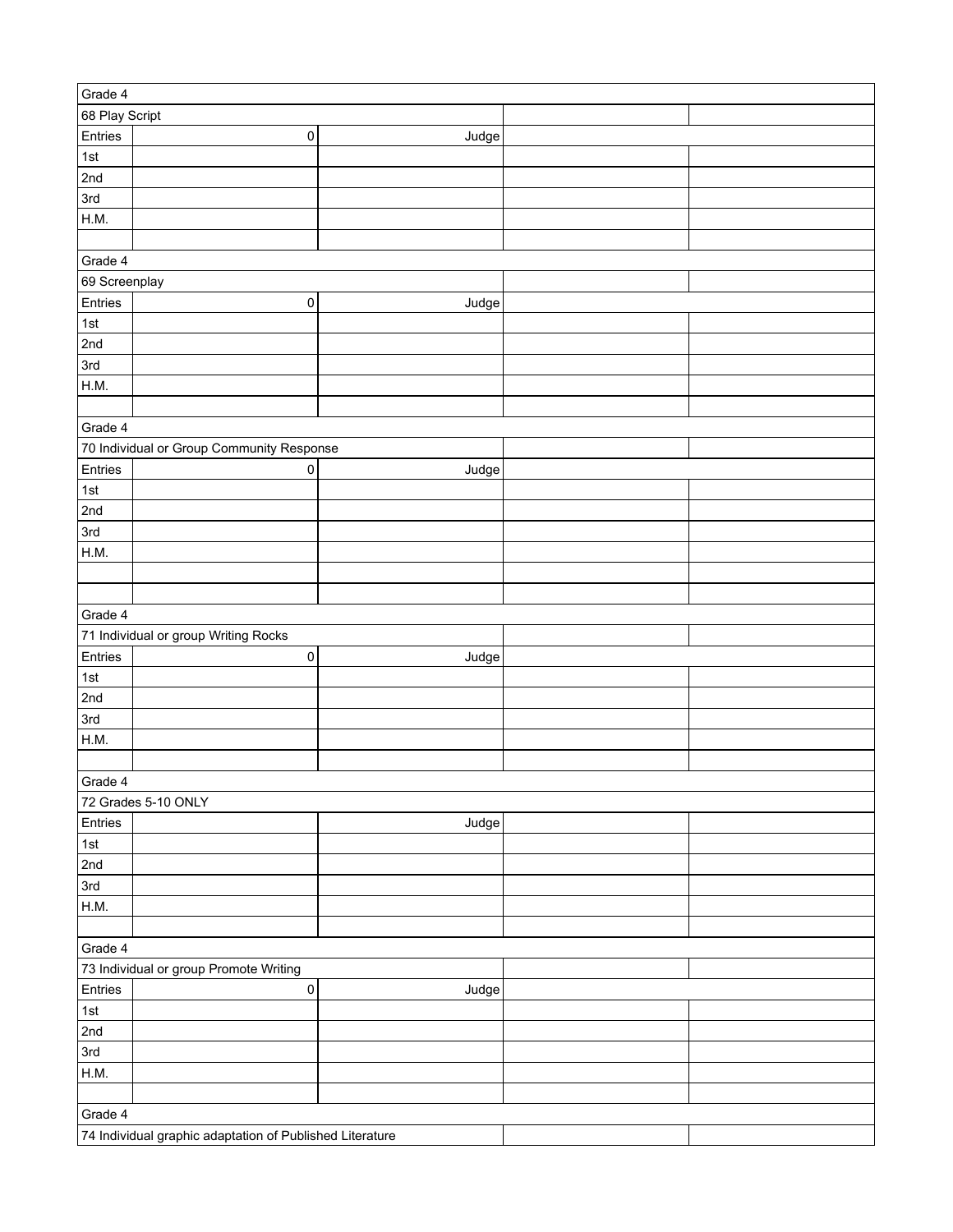| Entries          | $\pmb{0}$                                        | Judge                            |                |                    |  |  |  |
|------------------|--------------------------------------------------|----------------------------------|----------------|--------------------|--|--|--|
| 1st              |                                                  |                                  |                |                    |  |  |  |
| 2nd              |                                                  |                                  |                |                    |  |  |  |
| 3rd              |                                                  |                                  |                |                    |  |  |  |
| H.M.             |                                                  |                                  |                |                    |  |  |  |
|                  |                                                  |                                  |                |                    |  |  |  |
|                  |                                                  |                                  |                |                    |  |  |  |
|                  | 75 Individual original writing with original art |                                  |                |                    |  |  |  |
| Entries          | 1                                                |                                  | Judge Alia Lee |                    |  |  |  |
| 1st              | William Watts                                    | Buell Watts Home School C. Buell |                | Kindness in Nature |  |  |  |
| 2nd              |                                                  |                                  |                |                    |  |  |  |
| 3rd              |                                                  |                                  |                |                    |  |  |  |
| H.M.             |                                                  |                                  |                |                    |  |  |  |
|                  |                                                  |                                  |                |                    |  |  |  |
| Grade 4          |                                                  |                                  |                |                    |  |  |  |
|                  | 76 Individual Collage                            |                                  |                |                    |  |  |  |
| Entries          | 0                                                | Judge                            |                |                    |  |  |  |
| $1st$            |                                                  |                                  |                |                    |  |  |  |
|                  |                                                  |                                  |                |                    |  |  |  |
| 2nd<br>3rd       |                                                  |                                  |                |                    |  |  |  |
|                  |                                                  |                                  |                |                    |  |  |  |
| H.M.             |                                                  |                                  |                |                    |  |  |  |
|                  |                                                  |                                  |                |                    |  |  |  |
| Grade 4          |                                                  |                                  |                |                    |  |  |  |
|                  | 77 Individual Drawing                            |                                  |                |                    |  |  |  |
| Entries          | 4                                                |                                  | Judge Alia Lee |                    |  |  |  |
| 1st              | Millie Carr                                      | Spfd Lutheran K. Johnson         |                | Jacob's Dream      |  |  |  |
| 2nd              | Violet Shrewsburg                                | Spfd Lutheran   K. Johnson       |                | Jacob's Dream      |  |  |  |
| 3rd              | Sam Leighton                                     | Spfd Lutheran K. Johnson         |                | Jacob's Dream      |  |  |  |
| H.M.             | Penny Carr                                       | Spfd Lutheran K. Johnson         |                | Jacob's Dream      |  |  |  |
|                  |                                                  |                                  |                |                    |  |  |  |
| Grade 4          |                                                  |                                  |                |                    |  |  |  |
|                  | 78 Individual Painting                           |                                  |                |                    |  |  |  |
| Entries          | $\pmb{0}$                                        | Judge                            |                |                    |  |  |  |
| ∣1st             |                                                  |                                  |                |                    |  |  |  |
| 2nd              |                                                  |                                  |                |                    |  |  |  |
| 3rd              |                                                  |                                  |                |                    |  |  |  |
| H.M.             |                                                  |                                  |                |                    |  |  |  |
|                  |                                                  |                                  |                |                    |  |  |  |
| Grade 4          |                                                  |                                  |                |                    |  |  |  |
|                  | 79 Individual 3-Dimensional Structure            |                                  |                |                    |  |  |  |
| Entries          |                                                  | Judge                            |                |                    |  |  |  |
| $1st$            |                                                  |                                  |                |                    |  |  |  |
| 2nd              |                                                  |                                  |                |                    |  |  |  |
| 3rd              |                                                  |                                  |                |                    |  |  |  |
| H.M.             |                                                  |                                  |                |                    |  |  |  |
|                  |                                                  |                                  |                |                    |  |  |  |
| Grade 4          |                                                  |                                  |                |                    |  |  |  |
| 80 Group Project |                                                  |                                  |                |                    |  |  |  |
| Entries          |                                                  | Judge                            |                |                    |  |  |  |
| 1st              |                                                  |                                  |                |                    |  |  |  |
| 2nd              |                                                  |                                  |                |                    |  |  |  |
|                  |                                                  |                                  |                |                    |  |  |  |